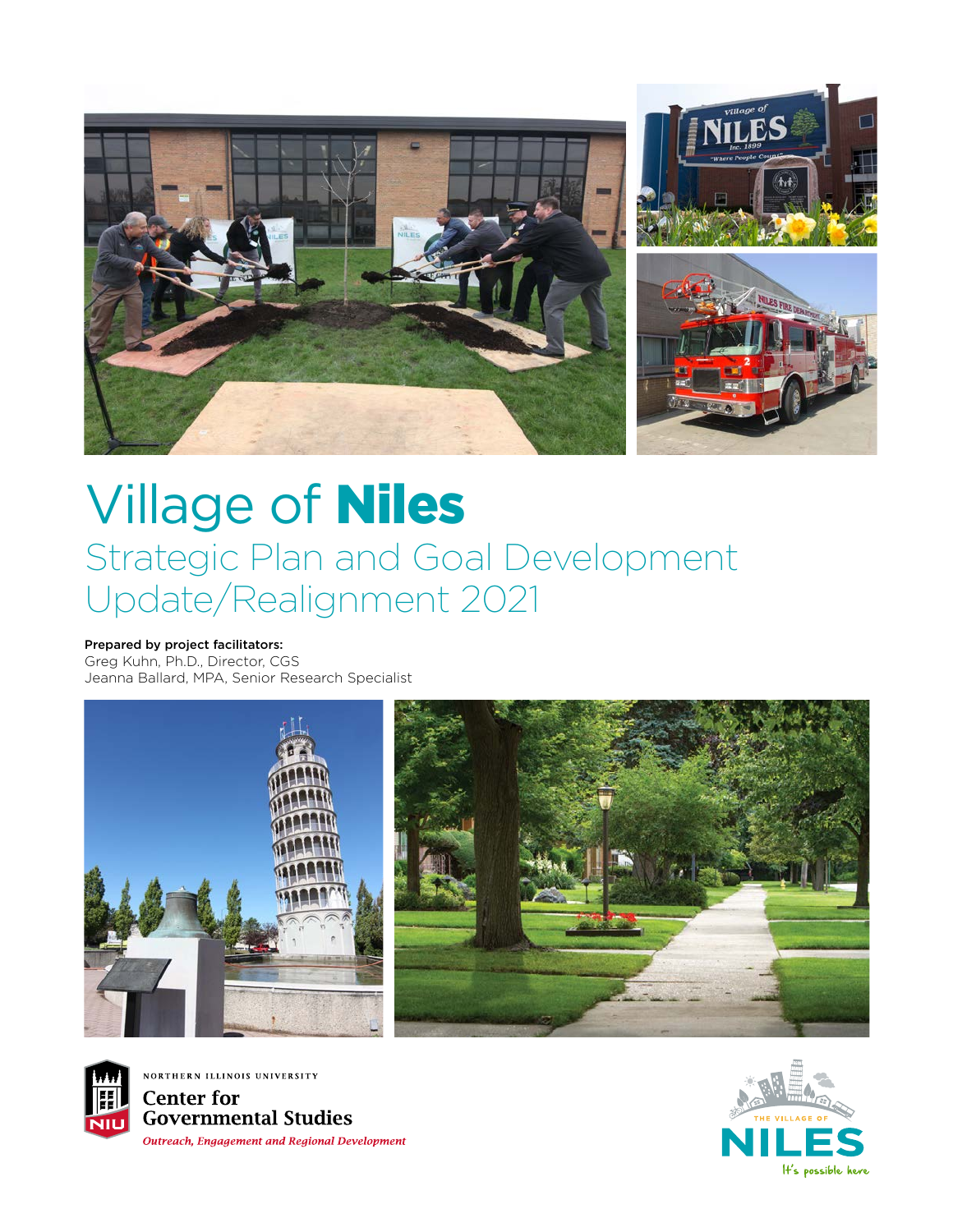# Table of Contents

| $Introduction 3 5 5 6 7 7 8 9 1 1 1 1 1 1 1 1 1 1 1 1 1 1 1 1 1 1 1 1 1 1 1$ |  |
|------------------------------------------------------------------------------|--|
|                                                                              |  |
|                                                                              |  |
|                                                                              |  |
|                                                                              |  |
|                                                                              |  |
|                                                                              |  |

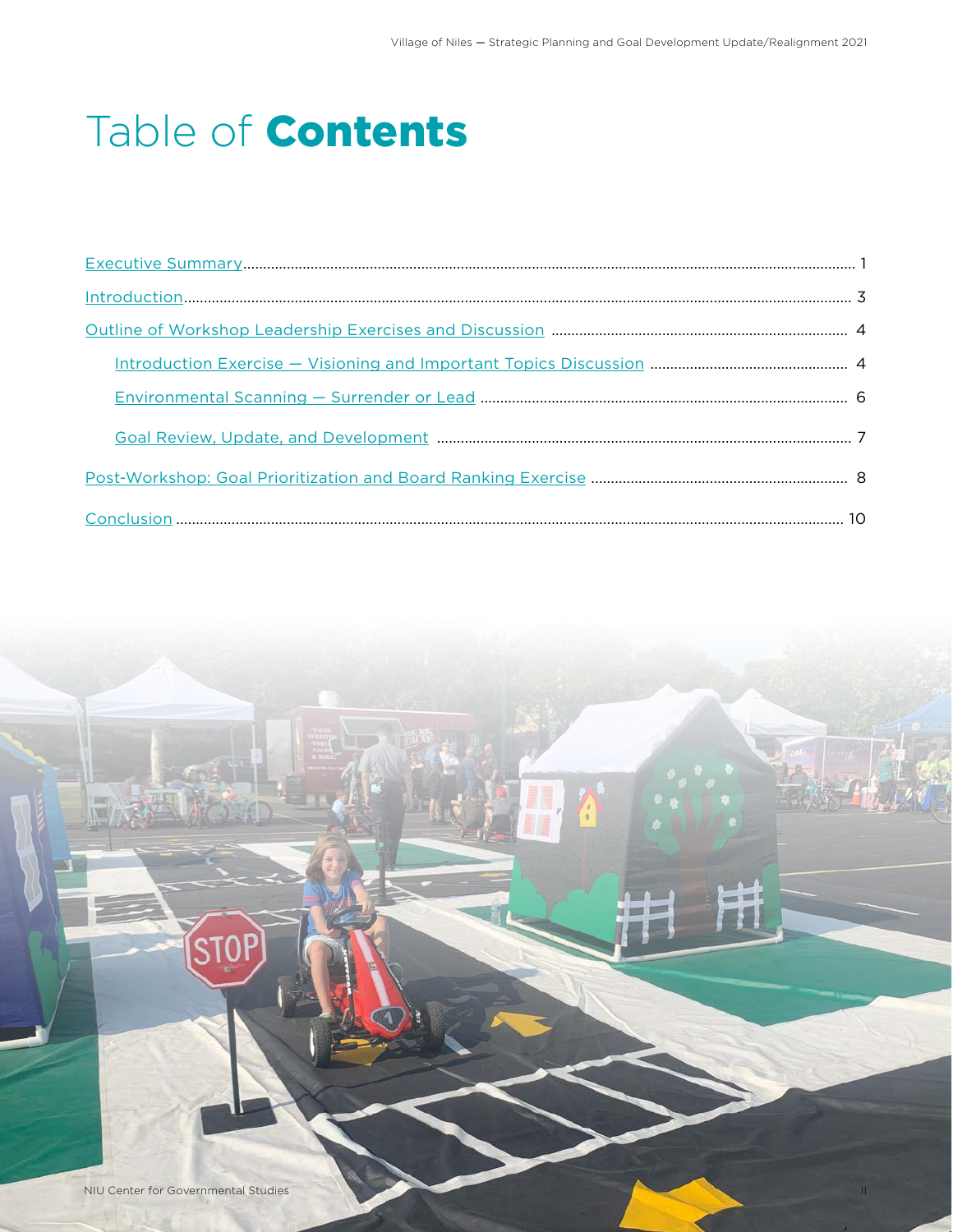# <span id="page-2-0"></span>**Executive** Summary

Strategic planning helps to guide an organization's future better than making decisions issue by issue. The Village of Niles ("the Village") engaged the Center for Governmental Studies (CGS) at Northern Illinois University (NIU) to facilitate a strategic planning update/realignment workshop with Board and senior staff members in October of 2021 to review and update the Village's strategic plan. The 2021 strategic planning workshop provided a positive atmosphere for the Board and senior staff members to revisit the accomplishments and priorities from the previous plan, work together to collaboratively review and update the Board's visions for the future, and develop new or revised strategic goals to determine where the Village wants to go as an organization in the next few years.

## **Strategic Goals**

After a series of environmental scanning discussions regarding the Village's visions for the future, significant and anticipated changes within the different departments/functions, past accomplishments, and a review of the Village's current strengths, weaknesses, opportunities and challenges, participants were asked to review and revise the Village's short- and long-term goals. After an updated list of goals was developed, participants were then asked to classify each goal according to a matrix model of time and complexity. Agreed upon criteria were used to classify a goal as short- or long-term and as complex or routine (please see full report for defined criteria). For a full review of all the strategic goals and priority levels, please refer to the full report.

## **Strategic Priorities**

The key strategic priority areas identified as an outcome of the strategic planning process were carried over from 2020 to the 2021 Strategic Plan. The strategic priority areas identified during the process (in no particular order) are illustrated below along with and a brief explanation of each priority area.

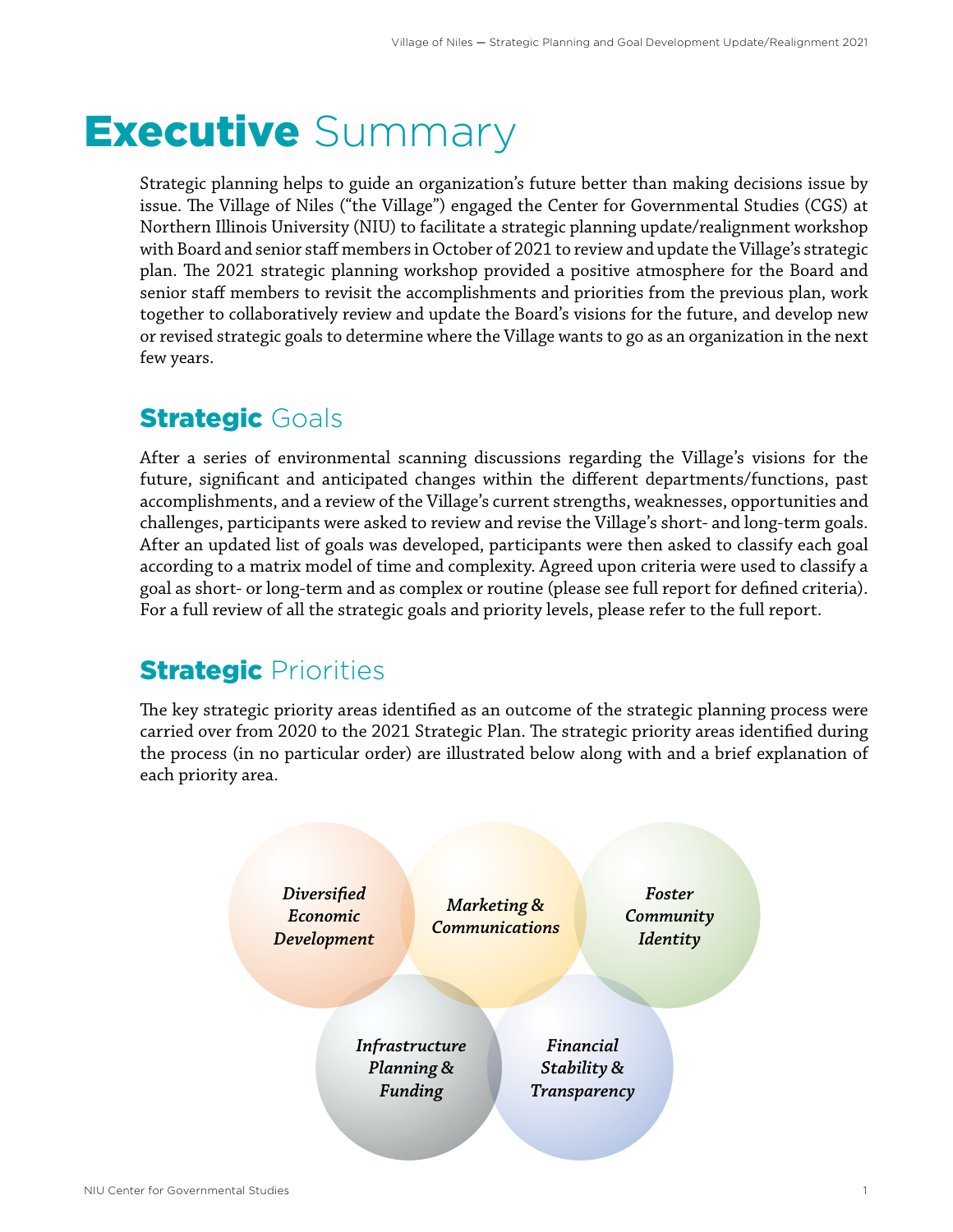#### **Diversified Economic Development**

Economic development is a vital tool in creating a thriving community and enhancing revenue streams. This is especially important for the Village of Niles, which depends heavily on a diverse sales tax base and much less on property taxes as compared to surrounding municipalities. It is important for the Village to identify diversified development and redevelopment opportunities to support the Village's financial stability and add to the quality of life for all community members and visitors. No matter the size of the development, follow-through and completion of projects will be critical.

#### **Infrastructure Planning and Funding**

Physical infrastructure is the building block of any community. It is critical to plan for, and adequately fund, infrastructure improvement projects to ensure sustainability, high-quality delivery of core services, and improved quality of life. In an ever-changing world where technology allows people more options for where they work and live, meeting the needs and expectations of potential and current residents and businesses is even more important.

#### **Marketing and Communication**

It is important that the Village of Niles markets and communicates its unique character, variety of service offerings, and community assets to attract and retain residents, businesses, and visitors. Through marketing and high-level engagement efforts, Niles can demonstrate its value in building a sense of community and belonging for all community members, which will help set it apart from other surrounding communities.

#### **Foster Community Identity**

The Village of Niles prides itself on being a place a diverse population of residents and businesses call home. Diversity, equity, and inclusion are essential elements in creating a community where everyone feels welcomed. Adding to the quality of life, the Village strives towards promoting and supporting arts and culture as well as creating physical and digital gathering spaces to break down barriers and develop a sense of connected and engaged community.

#### **Financial Stability and Transparency**

Maintaining fiscal strength and stability is key for any organization, public or private. Routinely undertaking financial assessments to understand the Village's current financial profile, recognize changing trends, and identify opportunities for revenue enhancements and/or cost-cutting measures is vital to give elected officials a high level of confidence to make tough decisions. This type of financial stewardship will allow the high level of service that Niles is known for to continue.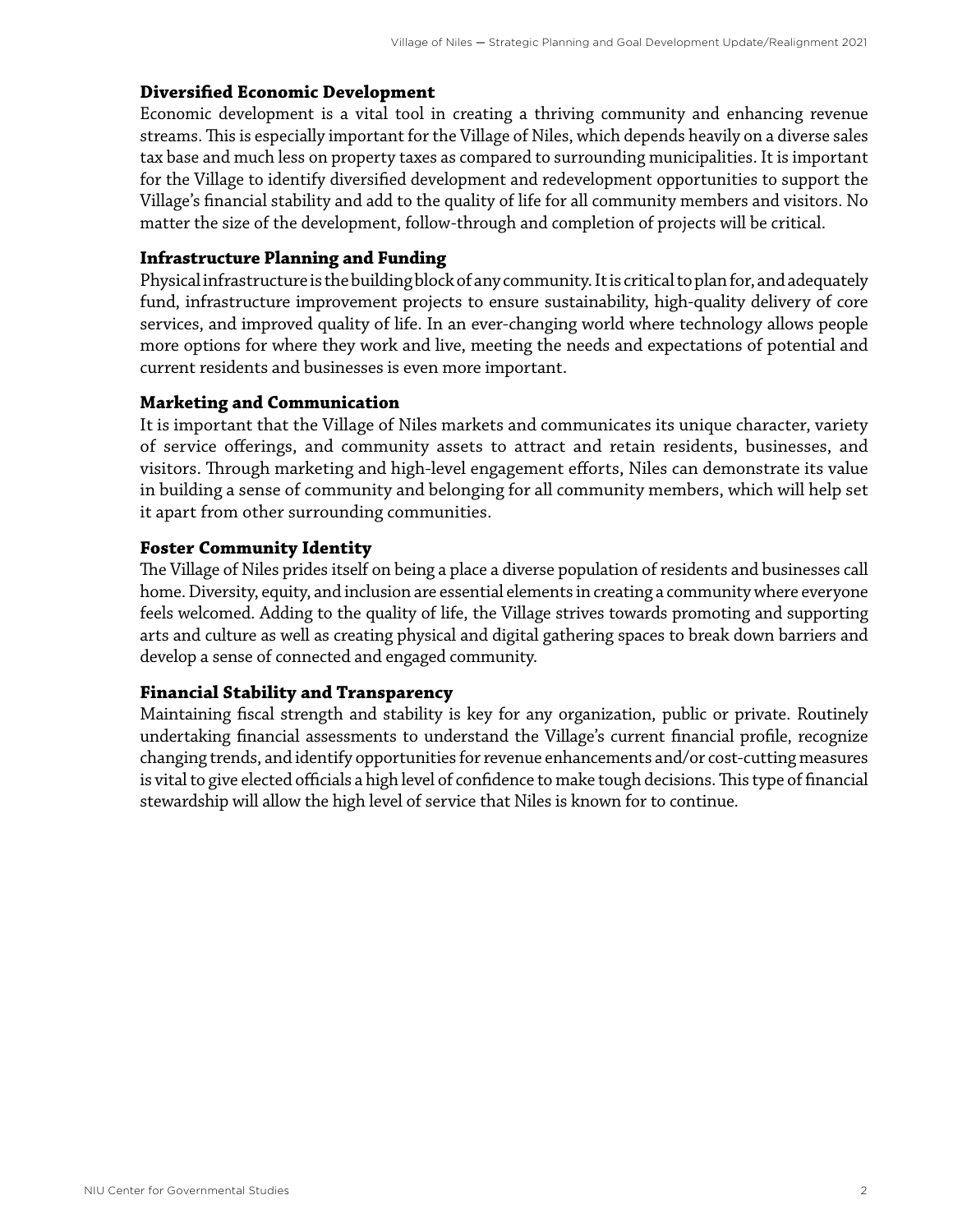# <span id="page-4-0"></span>Introduction

As an organization, the Village has followed a regular process of establishing goals for the Village government and the community it serves. The Board and senior staff gathered again in 2021 to review progress made and continue to move forward towards their future vision for the Village of Niles. As part of the 2021 process, the Board and senior staff collaboratively worked together to review the previous Strategic Plan's outcomes and results and evaluate the current operating environment to revise and establish strategic goals to guide the Village over the next 3-5 years. As was discussed during the workshop, executive-level retreats and strategic planning sessions are a staple of good governance and leadership for progressive organizations. The value of such processes continues to be recognized by policymaking boards and executive staff in both private and public organizations. The Village of Niles continues to place itself among the special class of organizations that engage in regular, formalized strategic planning and goal setting initiatives (Figure 1).

The Village is experienced with strategic planning and has seen the benefits of this strategic approach to guiding the Village's future. The 2021 workshop again provided a positive setting to methodically, strategically, determine where the Village wants to go as an organization, a community, and a government. This important undertaking will serve the Village's residents, partners, and stakeholders well into the coming years.

Keep in mind that the judicious use of the Village's limited resources (including financial resources and professional staff time) is key to good results. These high standards can place a strain on the organization, as excellence requires adequate staff time, expertise, and resources. In the end, quality policies and quality implementation equate to tough choices in setting priorities and in allocating resources. Only a limited number of goals and objectives can be effectively managed and implemented at any given time. In a very realistic sense, clear and stable priorities must be maintained if the Village desires to stretch its resources as far as they can go.



**Figure 1. Strategic Planning Model\***

*Model generally represents the steps the are taken for this type of initiative. \*Model generally represents the steps that are taken for this type of initiative.*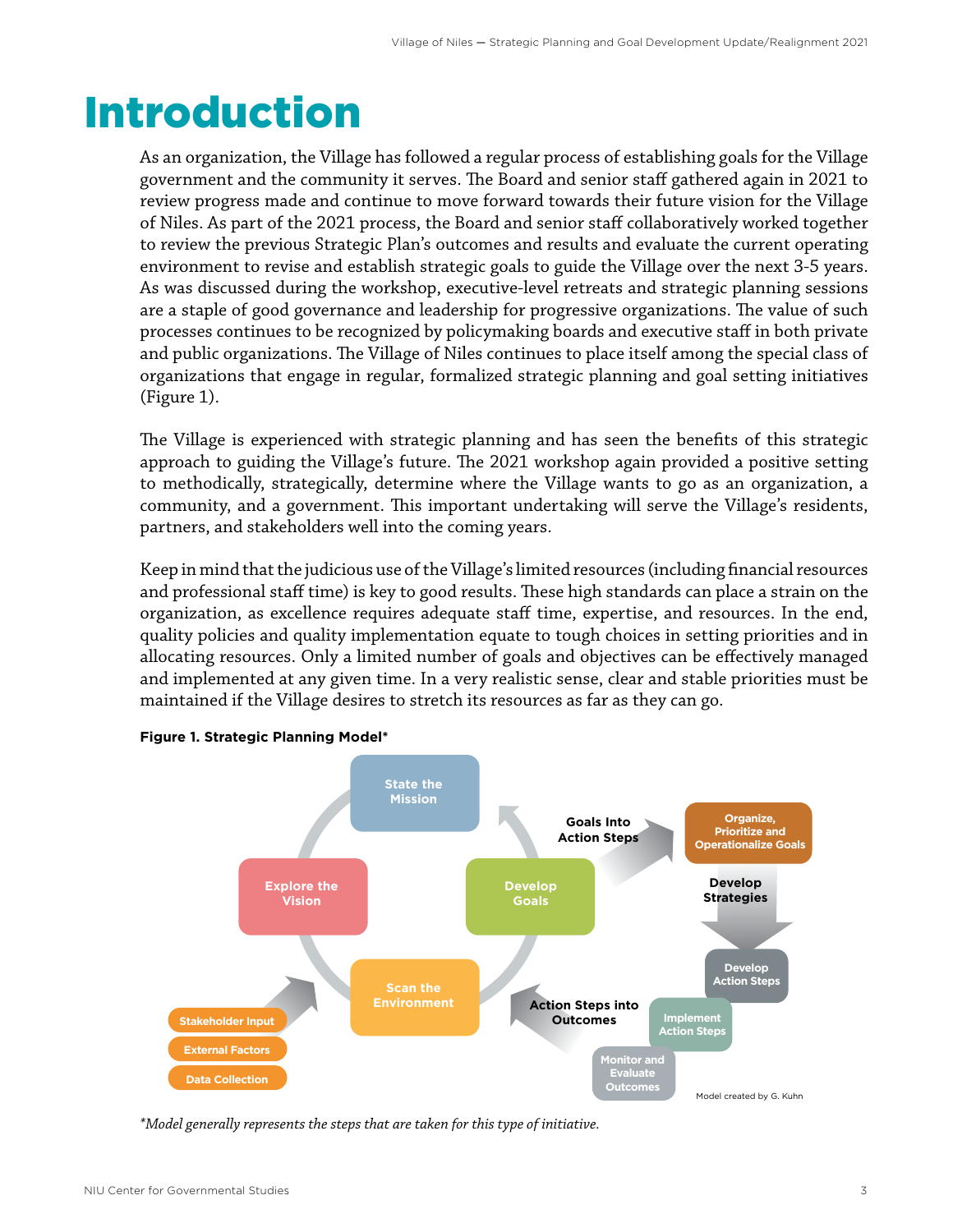# <span id="page-5-0"></span>Outline of Workshop Leadership Exercises and Discussion Sessions

The planning effort discussion sessions all employed approaches that were highly participative and interactive. The process was informed by the environmental scanning components and the identified strengths, weaknesses, opportunities, and challenges for the Village. The workshop facilitators utilized a group discussion approach called *'Nominal Group Technique'* where the facilitator assured participants had equal opportunities to speak and share opinions. During the workshop sessions, individuals had the opportunity to generate and share their ideas, as well as participate in group activities allowing them to weigh alternatives and refine their thinking through dialogue. As ideas were shared and debated, the group worked steadily toward a consensus regarding organizational values, purpose, future directions, and priorities.

## Introduction Exercise

### Visioning and Important Topics Discussion

Participants engaged in exercises designed to stimulate conversation regarding the changes and accomplishments achieved since the previous strategic planning process in the fall of 2020. Workshop participants were asked to answer the following questions: "What has changed the most?" and "What is something amazing that has happened within the past 12 months?" This was a brainstorming exercise—all thoughts and ideas were encouraged and shared. No evaluative or judgmental debate was permitted during this session. Below is a summary of those answers.

#### **Exploration of the Village of Niles**

| <b>Significant Changes in the Past 12 Months</b>                                                                                                              |
|---------------------------------------------------------------------------------------------------------------------------------------------------------------|
| More cohesive and open Board, better dialogue with staff                                                                                                      |
| Leadership and staff turnover (elected and administrative) [5]                                                                                                |
| Change in Finance Commission Chair                                                                                                                            |
| Perspective of IT that it requires organizational support, especially from the Board                                                                          |
| More open and transparent, improved communication across all levels of the organization<br>(e.g., between the departments and Board); support from leadership |
| Supply chain issues - buying trucks, project materials, delays                                                                                                |
| Staff changes bringing new and positive energy                                                                                                                |
| Trustee involved on development projects stepped down to allow staff to do what they need to do                                                               |
| Fitness center was going to be transferred to the YMCA but didn't, so need to realign and open and<br>see how that looks post-Pandemic                        |
| Quickly adapted to new leadership and embraced it. Found new ways to engage with the community<br>— virtually (e.g., Zoom)                                    |
| Bring everyone back together at work but needing to balance with meeting residents that are still<br>virtual - increased participation                        |
| New team, new manager                                                                                                                                         |
| Team is being rebuilt; everyone is working together as a team                                                                                                 |
| $^*$ Note the number in brackets indicate how many participants agreed with the statement $\,$                                                                |

 *\*\* Note: the results are the combination of board and staff input during the exercise.*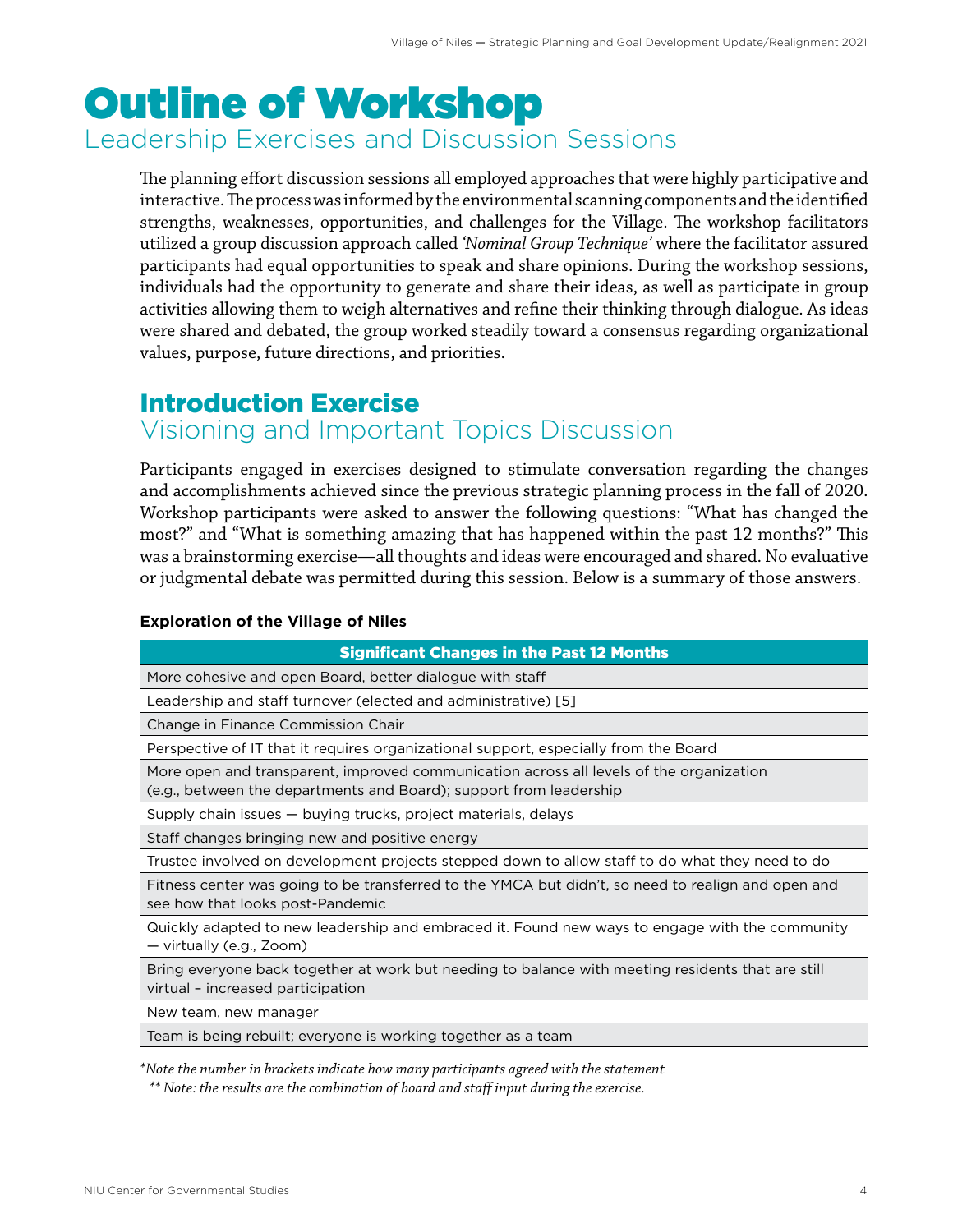#### Amazing Accomplishments in the Past 12 Months

Built a new police garage, Howard Street project – separate bike trail, pedestrian walkway

Technology advancements, moving in a positive direction with IT and with Board support

Getting started to do something amazing, well-run/honest organization – committed staff on doing the right thing

Live remote broadcast for the first time (e.g., 4th of July parade)

New Chevy dealership – big revenue generator

ARPA, Federal money to help assist community members with bill payments (e.g., water bills)

IT Assessment done to help new director know where to start and identify issues, gaps, needs, etc.; all departments/staff are dedicated

Solved a 30-year-old homicide through sound investigational detective work. Try to reduce pedestrian/ cyclist crashes/accidents – main priority

Howard Street construction project – meets a lot of the strategic goals and community needs – infrastructure, identity, economic development, new lighting, stormwater component to mitigate flooding

Infrastructure planning and improvements are moving forward

Perception/image of Niles – incorporating arts & culture – support from leadership on this. Everyone came together during the pandemic to use resources to support the community – vaccine administered to over 1,000 seniors

COVID Clinic – everyone came together; opened the senior center and see people coming back

Golf Mills development is gaining momentum/movement and is going in a positive direction

Board support for integrating the fitness center into the Village

Being back in-person and interacting with residents – both internal and external (e.g., Family Services)

New and current leadership has taken ownership of the plans and future direction

Streetlight project, worked well with surrounding community to move in the same direction as a region, shared information, improved communication/collaboration

Great Board and team leaders – all rowing in the same direction, team embraces change and are here to do the right thing and support/help each other – across departments

Good/positive environment/organizational culture, arts & culture, intergovernmental collaboration, enhanced quality of life – feel good to live in Niles

 *\* Note: the results are the combination of board and staff input during the exercise.*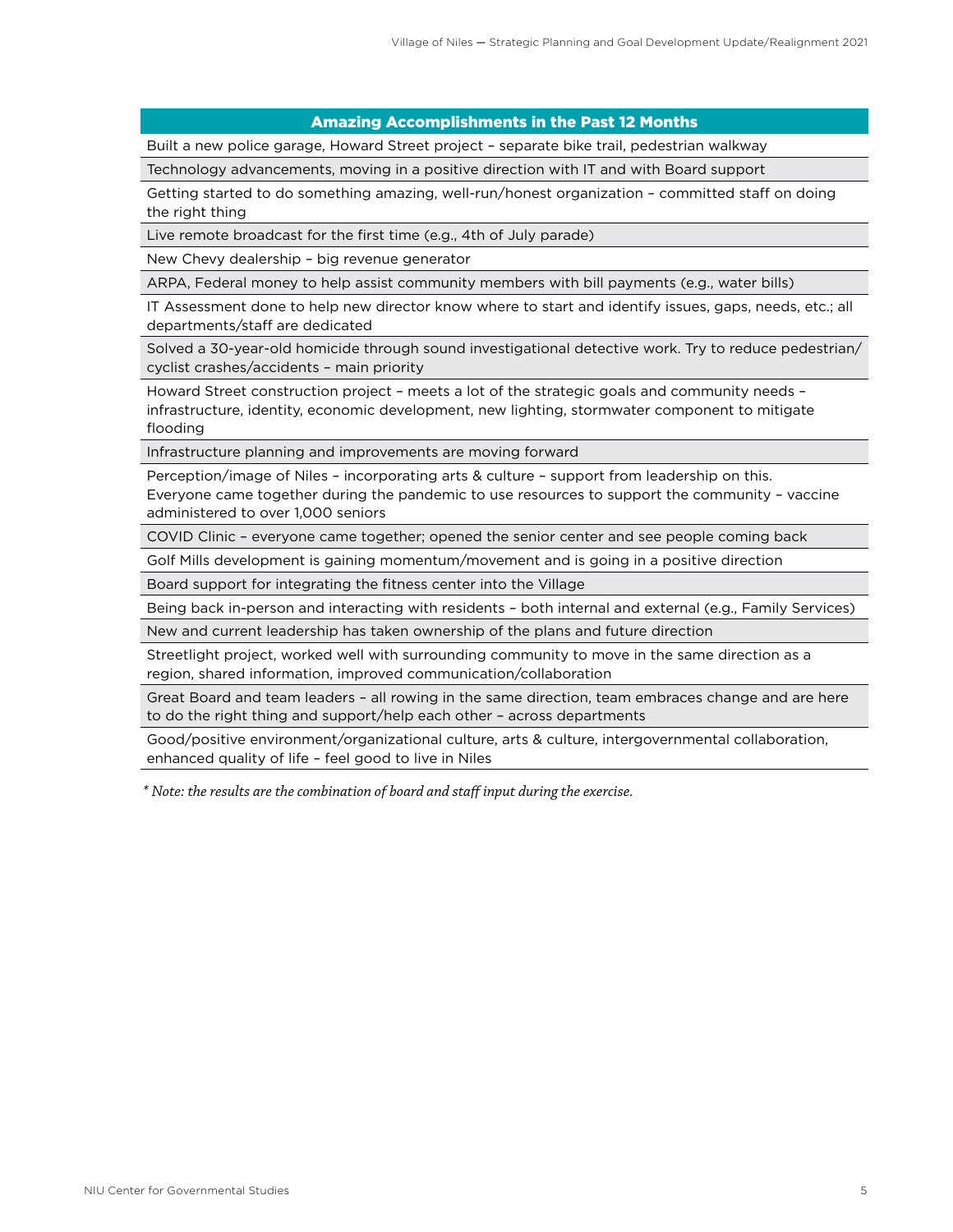## <span id="page-7-0"></span>**Environmental Scanning - Surrender or Lead**

Participants were introduced to a leadership exercise entitled "Surrender or Lead." Participants were asked, in small groups, to respond to a series of structured questions designed to initiate discussion and reveal hopes, perspectives, challenges, opportunities, and possible barriers based on the collective view of each participant's group. The groups' responses were recorded and are reported below. The **bolded** and underlined sections are key phrases that the group provided in response to the exercise's open questions and prompts.

#### **Team #1**

- 1. We want to **continue and expand great services and keep low taxes**, but **be fiscally responsible**.
- 2. We need to **identify cost saving opportunities and new revenue sources** because **costs continue to rise**.
- 3. If it weren't for **internet retail and the pandemic**, we would **likely have more revenue**.
- 4. We have to finally **make changes/progress** or **get off the pot**.
- 5. **Golf Mill and new revenue enhancements/economy** will have the biggest impact on the Village over the next 3-4 years.

#### **Team #2**

- 1. We want to have a **strong identity as a unique village**, but **we don't know who we are**.
- 2. We need to **become a destination community** but **we don't have destination-worthy venues**.
- 3. We need to **embrace the arts and culture movement and give it more teeth** but **it needs to be transformational**.
- 4. We have to finally **decide what makes us different what we want to be known as**.
- 5. [left blank]

#### **Team #3**

- 1. We want to **make progress**, but **change can be slow**.
- 2. We need to **prioritize** because **we need to start somewhere**.
- 3. If it weren't for **motivation to change**, we would **be stagnant**.
- 4. We have to finally **take the first step**.
- 5. **Leadership and support** will have the biggest impact on the Village over the next 3-4 years.

#### **Team #4**

- 1. We want the **public to recognize the name "Niles"**, but **we don't have an identity that people recognize**.
- 2. We need to **upgrade our housing stock** because **we want to attract families**.
- 3. If it weren't for **"additional" services**, we would have **less financial burdens**.
- 4. We have to finally **educate the residents on those services and the costs**.
- 5. **Redevelopment of TIF Districts** will have the biggest impact on the Village over the next 3-4 years.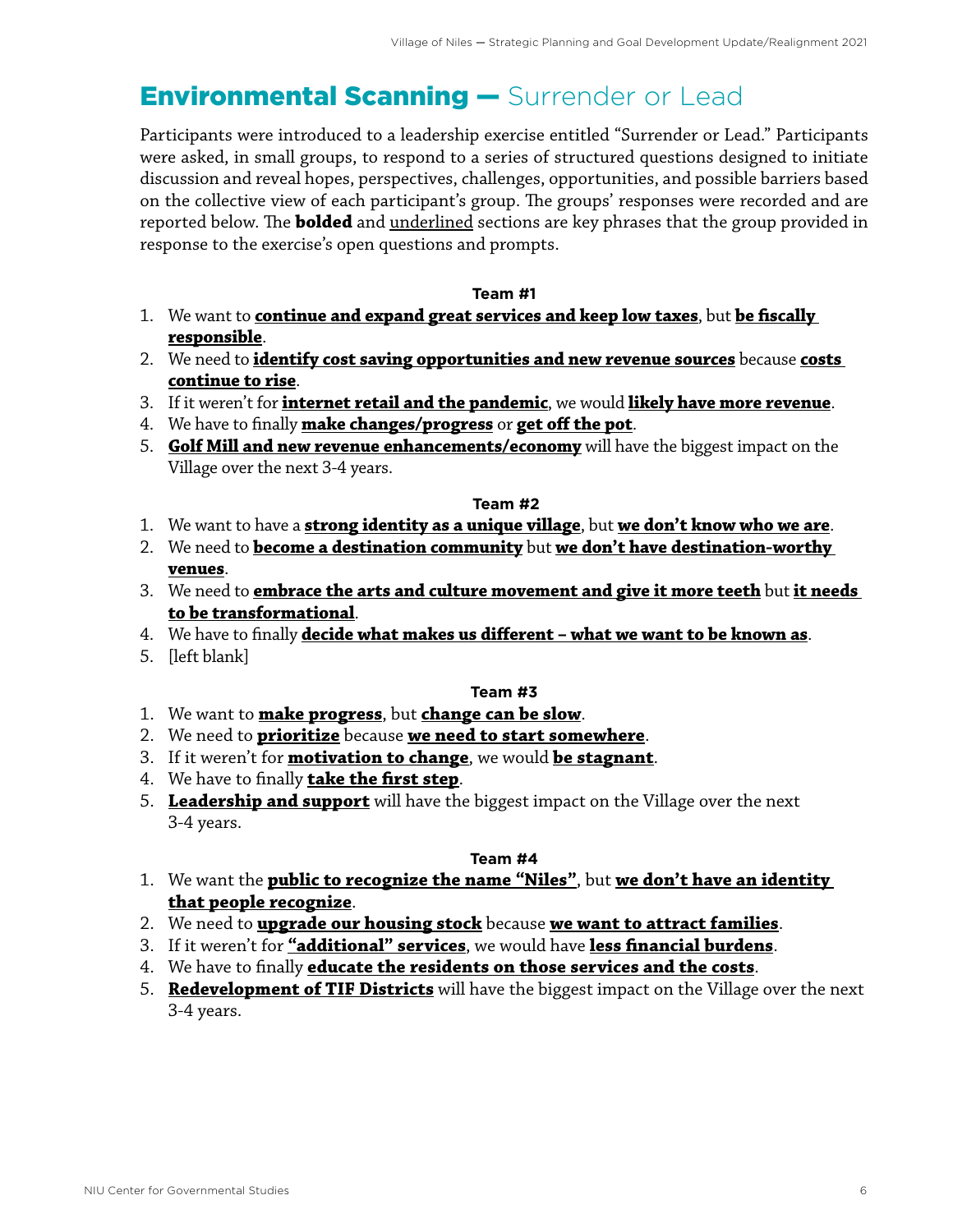## <span id="page-8-0"></span>Goal Review, Update, and Development

With the preceding sessions creating a sound foundation for goal setting, the final session included a review of previous goals, and a healthy group discussion of revised, refined, or new goals and action items needed to achieve the future visions as expressed by the group. The Village's leadership team reviewed the goals developed from the prior strategic plan and provided the Board with the related updates and action items. During the goal review, the group was asked if the Village wanted to retain the goal, revise the goal, or remove the goal due to it being complete or no longer relevant. The group was then asked to provide any new goals.

#### **Open Group Discussion and Consolidation of Goals**

This final phase of the discussion served as the forum for Board and staff members to discuss, evaluate, and debate the ideas and goals offered by each participant in the previous sessions. Participants were asked to give their opinions, evaluations, and judgments of the worthiness and value of different policy objectives. Participants were also asked to confirm each goal as short- or long-term, especially where similar goals were developed.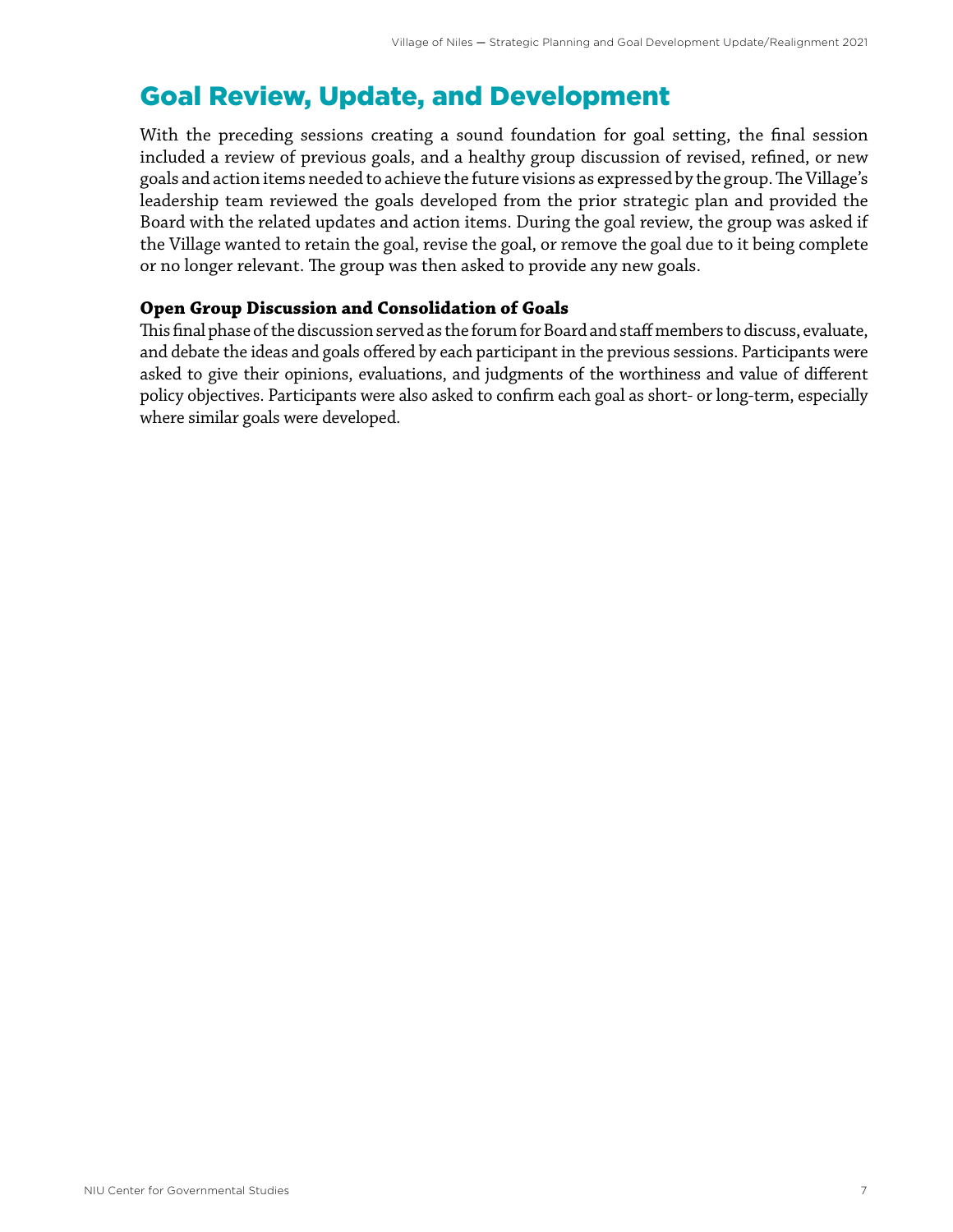# <span id="page-9-0"></span>Post-Workshop:

## Goal Prioritization and Board Ranking Exercise

After the workshop, the NIU-CGS project team worked with the Village's administrative leadership to incorporate the goal revisions and newly developed goals into the priority dashboard.

The following illustration presents the dashboard of *high, medium, and lower* priority levels for the short- and long-term strategic goals based on the consensus ranking exercise conducted by the Board during the 2021 review of the 2020 strategic plan and goals (Figure 2). The goal priority dashboard demonstrates the most important strategic goals, tasks, and objectives for the Board and staff to address in the months and years ahead.

#### **Figure 2. Strategic Goals — Priority Dashboard**

| <b>Short-term Strategic Goals 2021</b>                                                                                                                                                                                                                                                                                                  | <b>Priority Level</b> |
|-----------------------------------------------------------------------------------------------------------------------------------------------------------------------------------------------------------------------------------------------------------------------------------------------------------------------------------------|-----------------------|
| Identify revenue enhancement strategies to fund operations, long-term capital, and<br>retirement benefit needs.<br>• Continue to provide high-quality services at competitive tax rates.<br>• Identify strategies to mitigate impacts of e-commerce through economic development.                                                       | <b>High</b>           |
| Complete the Golf Mill Shopping Center redevelopment agreement.                                                                                                                                                                                                                                                                         | <b>High</b>           |
| Identify incentives and strategies to attract developers for development and<br>redevelopment opportunities throughout the Village and specifically in the TIF Districts.                                                                                                                                                               | <b>High</b>           |
| Develop and implement marketing strategies to promote the assets of Niles to<br>visitors, residents, and businesses.<br>• Create mission and vision statements and affirm/modify as needed.<br>Explore, identify, and implement the "identity" of Niles and what makes it unique.                                                       | <b>High</b>           |
| Update inventory of pedestrian safety concerns and opportunities in the Village<br>from the 2014 Bike and Pedestrian Plan.                                                                                                                                                                                                              | <b>High</b>           |
| Develop a Village-wide facilities improvement plan with identified funding strategies<br>which may include, but is not limited to:<br>• New fire station, including an identified new location.<br>· Salt dome.<br>HVAC screening at Village Hall.<br>• Determine collaboration strategies with the teen center and historical society. | <b>High</b>           |
| Develop and implement an external communications plan for the Village.                                                                                                                                                                                                                                                                  | <b>High</b>           |
| Explore and determine development options for Touhy Triangle                                                                                                                                                                                                                                                                            | <b>High</b>           |
| Create a 22nd Century technology infrastructure model.<br>• Evaluate flexible staffing models to enhance responsiveness and Village<br>interaction with community members on a digital platform.<br>• Explore adding a "virtual" Village model.                                                                                         | <b>High</b>           |
| Explore strategies to expand, and increase utilization of, the home incentive<br>program (e.g., waive permit fees, offer guidance and assistance).<br>• Develop an incentive plan to specifically draw families to the community (e.g.,<br>first-time buyer assistance).                                                                | <b>Medium</b>         |
| Explore strategies to be a competitive employer and enhance the workplace<br>environment.<br>• Undertake a classification and compensation study on a regular basis, every 2-3<br>years.                                                                                                                                                | <b>Medium</b>         |
| Expand the Arts and Culture Master Plan study to include incentives for businesses<br>to embrace and promote arts and culture.                                                                                                                                                                                                          | <b>Medium</b>         |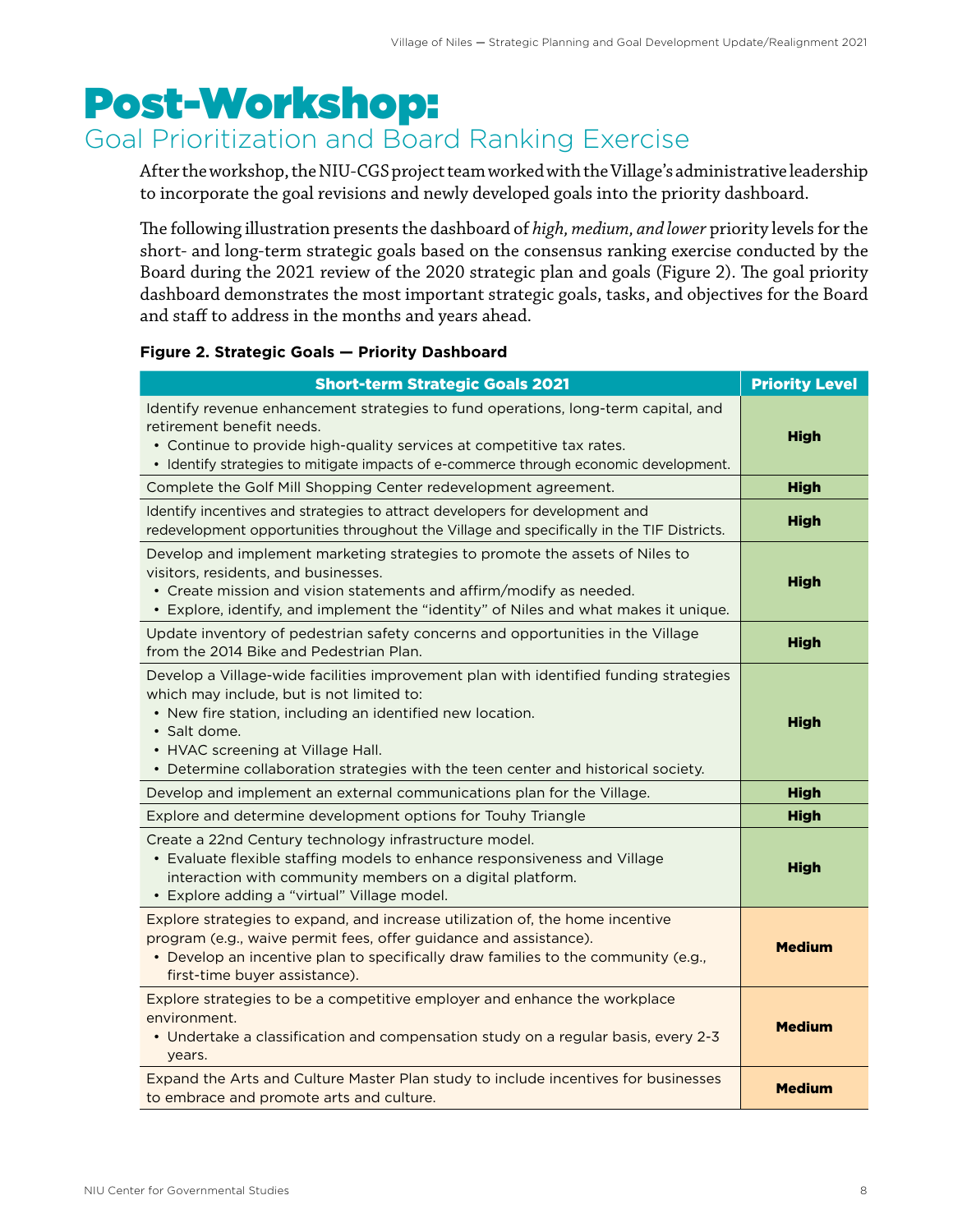| Develop and implement a capital improvement plan, including prioritizing<br>infrastructure projects and developing funding strategies.<br>• Continue with the implementation of the 2016 entrance and roadway signage<br>program.                      | <b>Medium</b> |
|--------------------------------------------------------------------------------------------------------------------------------------------------------------------------------------------------------------------------------------------------------|---------------|
| Identify opportunities to partner more with existing businesses, including incentive<br>programs for improving aging infrastructure, providing guidance on programs<br>available, and continuously seeking feedback from current/potential businesses. | <b>Medium</b> |
| Develop and implement an internal communications plan to ensure compliance and<br>consistency with the Village's brand.<br>• Establish a digital gathering place to enhance information sharing across the<br>departments.                             | <b>Medium</b> |
| Explore strategies to use vacant parcels/storefronts for temporary uses, such as art<br>installations.                                                                                                                                                 | Lower         |
| Evaluate and determine next action steps on the Village's environmental impact plan.                                                                                                                                                                   | Lower         |

| <b>Long-term Strategic Goals 2021</b>                                                                                                                                                                                                              | <b>Priority Level</b> |
|----------------------------------------------------------------------------------------------------------------------------------------------------------------------------------------------------------------------------------------------------|-----------------------|
| Implement the identified revenue enhancement strategies to fund operations, long-<br>term capital, and retirement benefit needs.                                                                                                                   | <b>High</b>           |
| Implement economic development strategies aimed at attracting new retail<br>development, offering experiential entrepreneurial incubators to residents and<br>businesses, and enhancing development around the potential train stop.               | <b>High</b>           |
| Finalize Grainger plans, select developers, and complete builds to improve Touhy<br>Triangle redevelopment.<br>· Include a development plan for a town center/gathering space.                                                                     | <b>High</b>           |
| Complete corridor and aesthetic improvements, including bridges, tree canopies,<br>and streetscaping.                                                                                                                                              | <b>Medium</b>         |
| Implement pedestrian safety improvements identified in the inventory to enhance<br>walkability for pedestrians and cyclists throughout the Village (e.g., Waukegan and<br>Caldwell).                                                               | <b>Medium</b>         |
| Enhance community pride by maintaining and building on the "human element" of<br>the Village.                                                                                                                                                      | <b>Medium</b>         |
| Identify strategies to unify the community and enhance neighborhoods throughout<br>the Village.                                                                                                                                                    | <b>Medium</b>         |
| Implement the Village facilities improvement plan which may include, but is not<br>limited to:<br>• New fire station<br>• Salt dome<br>• HVAC screening at Village Hall.<br>• Determine collaboration with the teen center and historical society. | <b>Medium</b>         |
| Continue to evaluate and implement the stormwater master plan.                                                                                                                                                                                     | <b>Lower</b>          |
| Add at least one new communications platform to enhance community engagement<br>(e.g., "meet people where they are").                                                                                                                              | Lower                 |
| Incorporate environmentally-friendly initiatives into government practices and<br>community initiatives (e.g., increase green space, green fleet, green infrastructure,<br>and tree canopy).                                                       | Lower                 |
| Implement the strategies developed around the Arts and Culture Master Plan to<br>ensure that the arts are incorporated into various aspects of the Village.                                                                                        | <b>Lower</b>          |